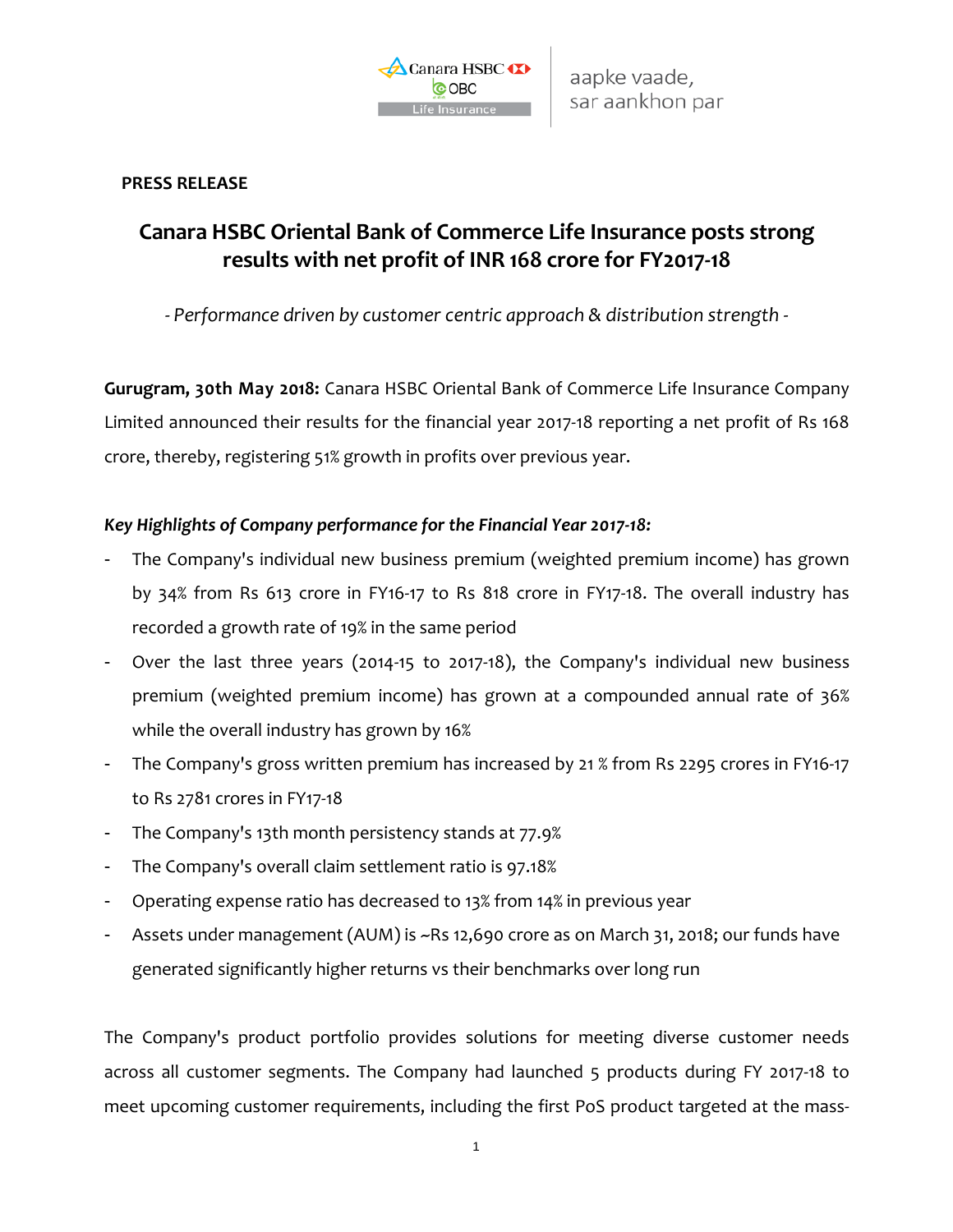

market segment offering financial security at affordable and competitive premiums. The 'PoS (Point of Sale) - Easy Bima Plan', a pure term insurance plan which not only gives life cover but also returns all premiums paid during the payment term on survival till maturity.

During the year, the Company introduced several digitally-enabled services to provide a seamless customer experience and help in increasing operational efficiency at every stage of the policy life cycle. To serve its customers with the highest levels of service, the Company has unveiled a grief support program to provide assistance to the family of the deceased policyholder.

Commenting on the financial results of the Company**, Mr Anuj Mathur, Chief Executive Officer, Canara HSBC Oriental Bank of Commerce Life Insurance** said, *"The financial year 2017-18 has been extremely good for us. The growth this year mainly comes from the non-metros as we penetrated further into the Tier-II and Tier-III markets. This achievement demonstrates the strength of the bancassurance model in efficiently reaching both urban and rural customers. We are steadily moving towards achieving cumulative break-even of our Company and aspire to follow the profitable growth trajectory in FY19*."

## *Way forward*

- Deliver best in class customer experience through progressive digital technology and service excellence using chatbot and artificial intelligence.
- Use of technology to automate customer prospecting, on-boarding, underwriting, servicing as well as claim settlement.
- The Company is part of the Industry consortium on leveraging block chain technology for Insurance business
- The Company's focus is to deliver wider insurance penetration and is working towards strengthening its digital and physical channel to reach out to customers in Tier-2 and Tier-3 cities.

\*\*\*\*